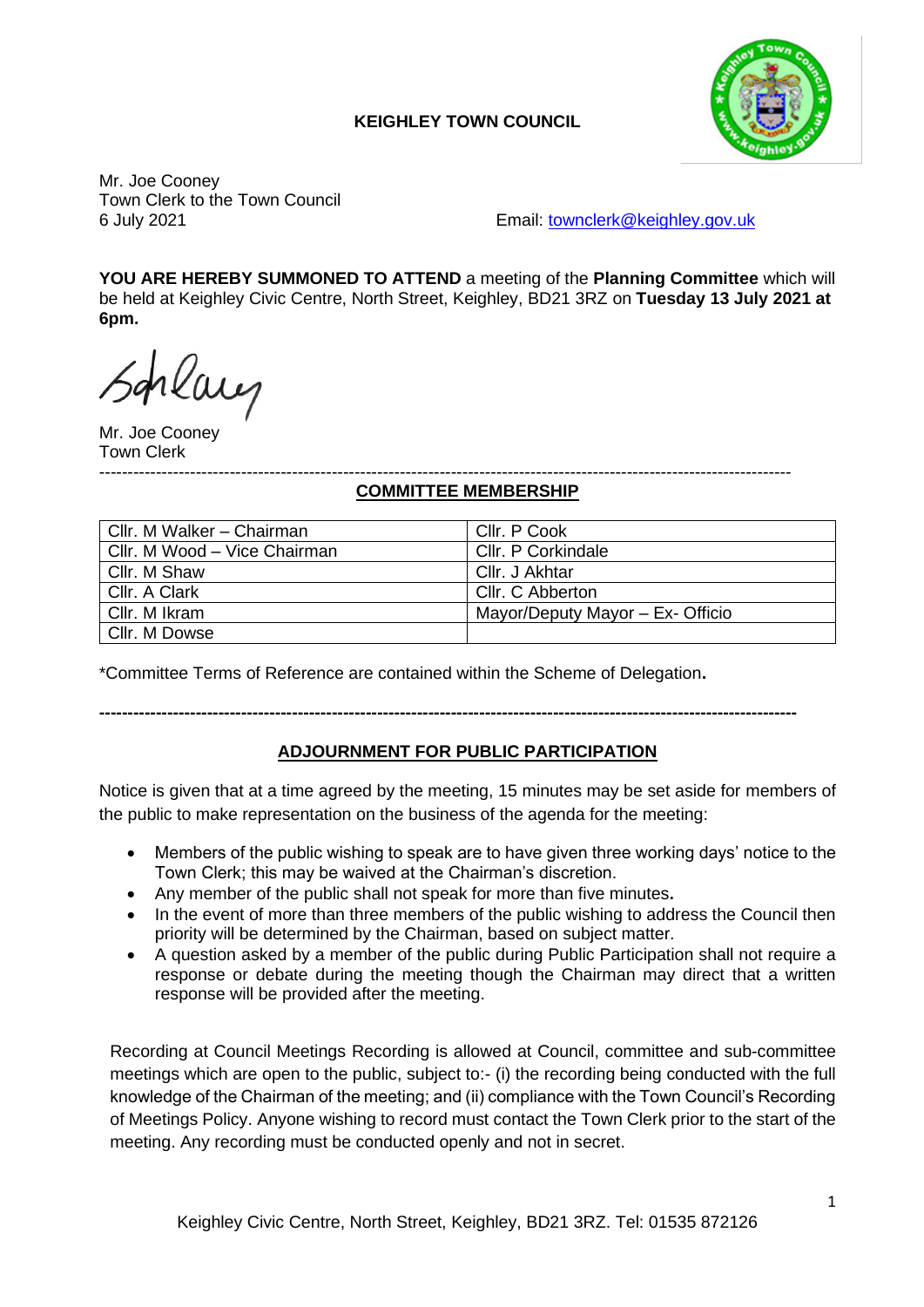### **AGENDA**

### **1. Apologies for absence**

Members are asked to receive apologies of absence for this meeting.

### **2. Declarations of Interest**

 To receive declarations of interest under consideration on this agenda in accordance with the Localism Act 2011 s32 and the relevant Authorities (Disclosable Pecuniary Interests) Regulations 2012.

 Members are reminded that should you declare a pecuniary interest at a meeting, it is your responsibility to inform the Monitoring Officer.

- i) Declarations of Interest from Members
- ii) Declarations of Interest from Officers

### **3. Public Question Time and Participation**

 Members of the public are advised that they are welcome to ask questions about items on the Agenda. It is not always possible to give a verbal response at the meeting and questions may receive a written reply. No resolution can be made under this item.

 Questions should relate to matters of Town Council policy or practice and not relate to the individual affairs of either the questioner or any other named person.

### **4. Minutes – For Decision**

Members are asked to approve the minutes of the Planning Committee held on Tuesday 22 June 2021

*Copy attached*

### **5. Committee comments on Planning Applications**

Members are asked to consider and comment on the following:

i) New applications

| No. | <b>Application</b> | <b>Description</b>                                                                                                                                                                                                                        | Location                                                         |
|-----|--------------------|-------------------------------------------------------------------------------------------------------------------------------------------------------------------------------------------------------------------------------------------|------------------------------------------------------------------|
| 1.  | 21/03188/HOU       | Single storey outbuilding<br>including scheme of tree<br>planting, (Resubmission of<br>20/00384/HOU).                                                                                                                                     | Holme Royd Woodville Road<br>Keighley West Yorkshire BD20<br>6JA |
| 2.  | 21/03224/VOC       | Variation of condition 2<br>(approved plans), 6<br>(landscaping) and 8<br>(electrical vehicle charging<br>points) to planning permissin<br>18/01755/MAR: replace<br>with revised drawings<br>following pr-app application<br>20/05718/PMJ | Land At Shann Lane Keighley<br><b>West Yorkshire</b>             |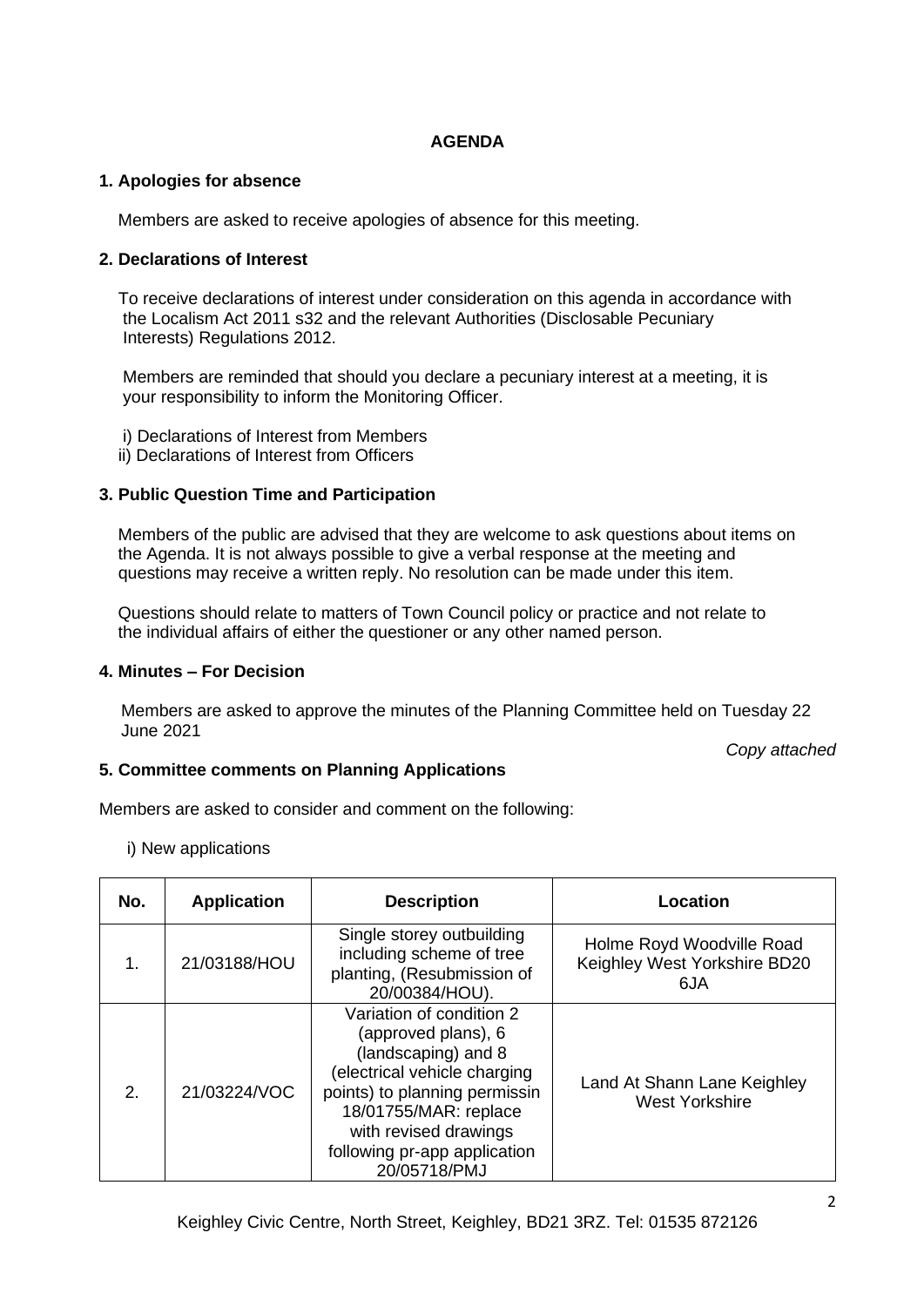| 3.  | 21/03306/HOU | Single storey wrap around<br>extension                                                                                                                                                                                                            | 27 Staincliffe Drive Keighley West<br>Yorkshire BD22 6FF                                                                              |
|-----|--------------|---------------------------------------------------------------------------------------------------------------------------------------------------------------------------------------------------------------------------------------------------|---------------------------------------------------------------------------------------------------------------------------------------|
| 4.  | 21/03317/HOU | Single storey side extension<br>and detached garage                                                                                                                                                                                               | 7 Westburn Way Keighley West<br>Yorkshire BD22 6LJ                                                                                    |
| 5.  | 21/03273/HOU | Two storey side extension to<br>existing dwelling                                                                                                                                                                                                 | Glen Ghyll Dawson Road Keighley<br>West Yorkshire BD21 5PH                                                                            |
| 6.  | 21/03165/CLP | Builidng use to accomodate<br>two children's residential<br>home and provide BPP Hub -<br>office, admin and training<br>facilities for staff                                                                                                      | <b>Holmewood Residential Home Fell</b><br>Lane Keighley West Yorkshire<br><b>BD22</b><br>6AB                                          |
| 7.  | 21/03314/HOU | Single storey rear extension                                                                                                                                                                                                                      | 88 Church Street Colne Road<br>Oakworth Keighley West Yorkshire<br><b>BD227PP</b>                                                     |
| 8.  | 21/03347/HOU | Retrospective planning<br>resubmission for alterations<br>to the part erection of a<br>closed boarded timber<br>boundary fence and brick<br>paviour driveway                                                                                      | 1 Low Fell Close Keighley West<br>Yorkshire BD22 6ER                                                                                  |
| 9.  | 21/03062/FUL | New steel portal framed<br>building on vacant land to<br>accommodate mechanical<br>engineering workshop and<br>MOT station (B2 use class).<br>Also to include the<br>resurfacing and inclusion of<br>additional car parking area to<br>accompany. | Former CJ Metal Recycling Limited<br><b>Workshop North Brook Works</b><br><b>Alkincote Street Keighley West</b><br>Yorkshire BD21 5JT |
| 10. | 21/03281/FUL | Construction of aluminium<br>framed warehouse                                                                                                                                                                                                     | Unit 2 Airedale Park Royd Ings<br>Avenue Keighley West Yorkshire<br><b>BD21 4DG</b>                                                   |
| 11. | 21/03283/FUL | Conversion of exisitng<br>residential accomodation into<br>5 bedroom HMO                                                                                                                                                                          | 10B Cavendish Street Keighley<br>West Yorkshire BD21 3RG                                                                              |

# ii) Applications Granted

| No. | <b>Application</b> | <b>Details</b>                                                                               | Location                                                 | <b>Committee</b><br><b>Comments</b>                                                                   |
|-----|--------------------|----------------------------------------------------------------------------------------------|----------------------------------------------------------|-------------------------------------------------------------------------------------------------------|
| 1.  | 21/01037/HOU       | Retrospective<br>application for<br>the timber<br>decking to the<br>rear of the<br>property. | 14 Damems Road<br>Keighley West<br>Yorkshire BD21<br>5EU | Keighley Town<br>Council has no<br>objection to the<br>application and<br>recommends for<br>approval. |
| 2.  | 21/00927/HOU       | Proposed single<br>storey rear<br>extension                                                  | 7 Ada Street<br>Keighley West<br>Yorkshire BD21<br>2LX   | Keighley Town<br>Council has no<br>objection to the<br>application and                                |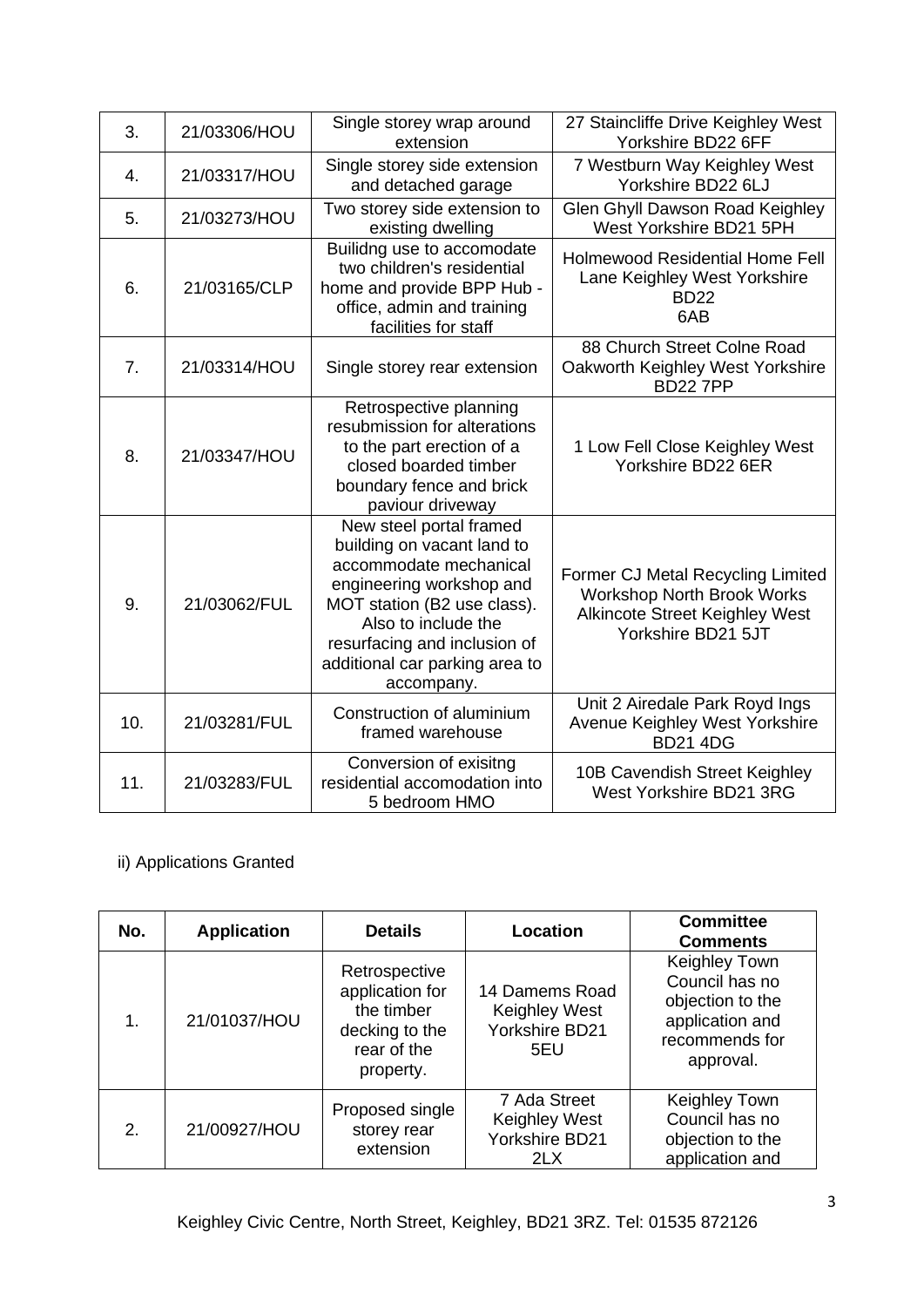|    |                |                                                                                                                                     |                                                                                         | recommends for<br>approval.                                                                                                        |
|----|----------------|-------------------------------------------------------------------------------------------------------------------------------------|-----------------------------------------------------------------------------------------|------------------------------------------------------------------------------------------------------------------------------------|
| 3. | 21/00752/HOU   | Demolition of<br>existing garage.<br>Construction of<br>a single storey<br>side extension                                           | 6 Moorfield Drive<br>Oakworth Keighley<br><b>West Yorkshire</b><br><b>BD227EX</b>       | Keighley Town<br>Council has no<br>objection to the<br>application and<br>recommends for<br>approval.                              |
| 4. | 21/00956/FUL   | Change of Use<br>to Restaurant<br>and Takeaway<br>with internal and<br>external<br>alterations                                      | 68 - 70 Cavendish<br><b>Street Keighley</b><br><b>West Yorkshire</b><br><b>BD21 3RL</b> | Keighley Town<br>Council has no<br>objection to the<br>application and<br>recommends for<br>approval.                              |
| 5. | 21/00525/HOU   | Single storey<br>extension to<br>existing<br>property.                                                                              | 27 Sunny Hill<br>Grove Keighley<br><b>West Yorkshire</b><br><b>BD21 1RU</b>             | Keighley Town<br>Council has no<br>objection to the<br>application and<br>recommends for<br>approval.                              |
| 6. | 21/01066/FUL   | Change of use<br>to form three<br>self contained<br>flats and<br>creation of<br>window to rear<br>elevation                         | 63 Bradford Road<br>Riddlesden<br><b>Keighley West</b><br>Yorkshire BD21<br>4EZ         | Keighley Town<br>Council rejects the<br>application: too small,<br>not fit for purpose,<br>insufficient hygiene<br>areas/bathrooms |
| 7. | 19/05255/SUB02 | Submission of<br>details required<br>by condition 6<br>off site highway<br>improvements)<br>of planning<br>approval<br>19/05255/FUL | Asda Bingley<br><b>Street Keighley</b><br><b>West Yorkshire</b><br><b>BD21 3ER</b>      | Noted                                                                                                                              |
| 8. | 21/00999/FUL   | Agricultural<br>building                                                                                                            | Cradle Edge Farm<br><b>Back Shaw Lane</b><br>Keighley West<br>Yorkshire BD21<br>5QU     | Keighley Town<br>Council has no<br>objection to the<br>application and<br>recommends for<br>approval.                              |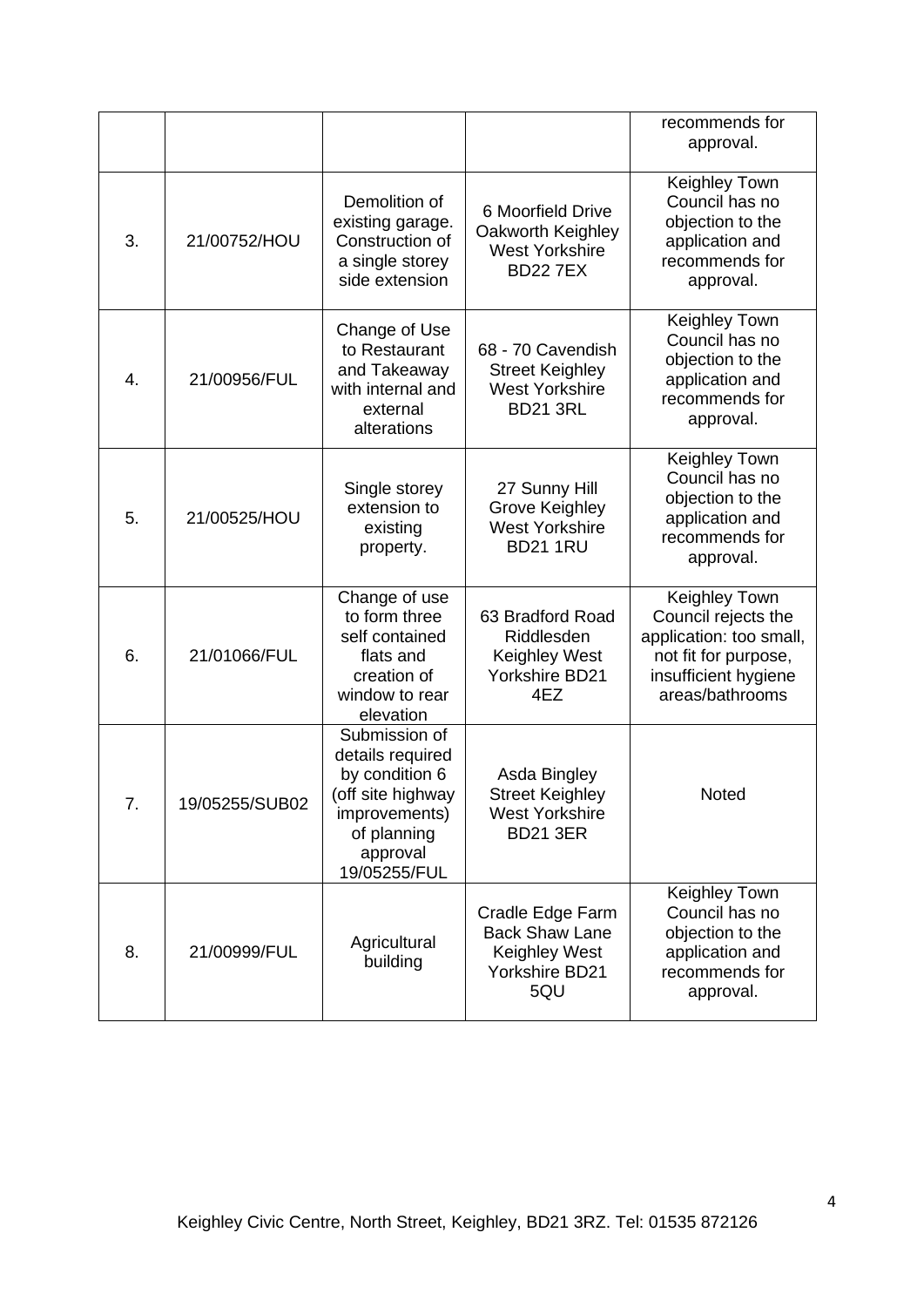## iii) Applications Refused

| No. | <b>Application</b> | <b>Details</b>                          | Location                                                                        | <b>Committee</b><br><b>Comments</b>                                                                   |
|-----|--------------------|-----------------------------------------|---------------------------------------------------------------------------------|-------------------------------------------------------------------------------------------------------|
| 1.  | 21/00893/FUL       | Construction of<br>detached<br>dwelling | <b>Thorn Bank</b><br>Occupation Lane<br>Keighley West<br>Yorkshire BD22<br>71 B | Keighley Town<br>Council has no<br>objection to the<br>application and<br>recommends for<br>approval. |

## iv) Applications Withdrawn

None.

## v) Other Planning Matters

None.

## **6. Delegation of comments on Planning Applications**

|    | <b>Number</b> | <b>Description</b>                                                                                                                                    | <b>Address</b>                                                                                                                       | <b>Response</b> |
|----|---------------|-------------------------------------------------------------------------------------------------------------------------------------------------------|--------------------------------------------------------------------------------------------------------------------------------------|-----------------|
| 1. | 21/03035/HOU  | Front and rear<br>dormer windows                                                                                                                      | 25 Gordon Street<br>Keighley West<br>Yorkshire BD21 2PS                                                                              | No objection    |
| 2. | 21/03033/FUL  | Agricultural<br>livestock building<br>for shelter of rare<br>breed sheep.                                                                             | The Old Barn 1<br><b>Higher Scholes</b><br><b>Scholes Lane</b><br>Oakworth Keighley<br><b>West Yorkshire BD22</b><br>0 <sub>RP</sub> | No objection    |
| 3. | 21/02671/HOU  | Construction of<br>extension to<br>dwelling                                                                                                           | Field Head 39 Scott<br>Lane Riddlesden<br>Keighley West<br>Yorkshire BD20 5BU                                                        | No objection    |
| 4. |               | Part change of<br>use from ground<br>floor $E(a)$ retail to<br>E(b) restaurant<br>with ancillary Sui<br>Generis<br>takeaway with<br>extract canopy to | 107 North Street<br><b>Keighley West</b>                                                                                             | No objection    |
|    | 21/02882/FUL  | rear                                                                                                                                                  | Yorkshire BD21 3AA                                                                                                                   |                 |
| 5. | 21/03105/FUL  | Demolition of<br>existing buildings<br>and construction<br>of new industrial<br>unit                                                                  | <b>Station Works</b><br><b>Parkwood Street</b><br>Keighley West<br>Yorkshire                                                         | No objection    |